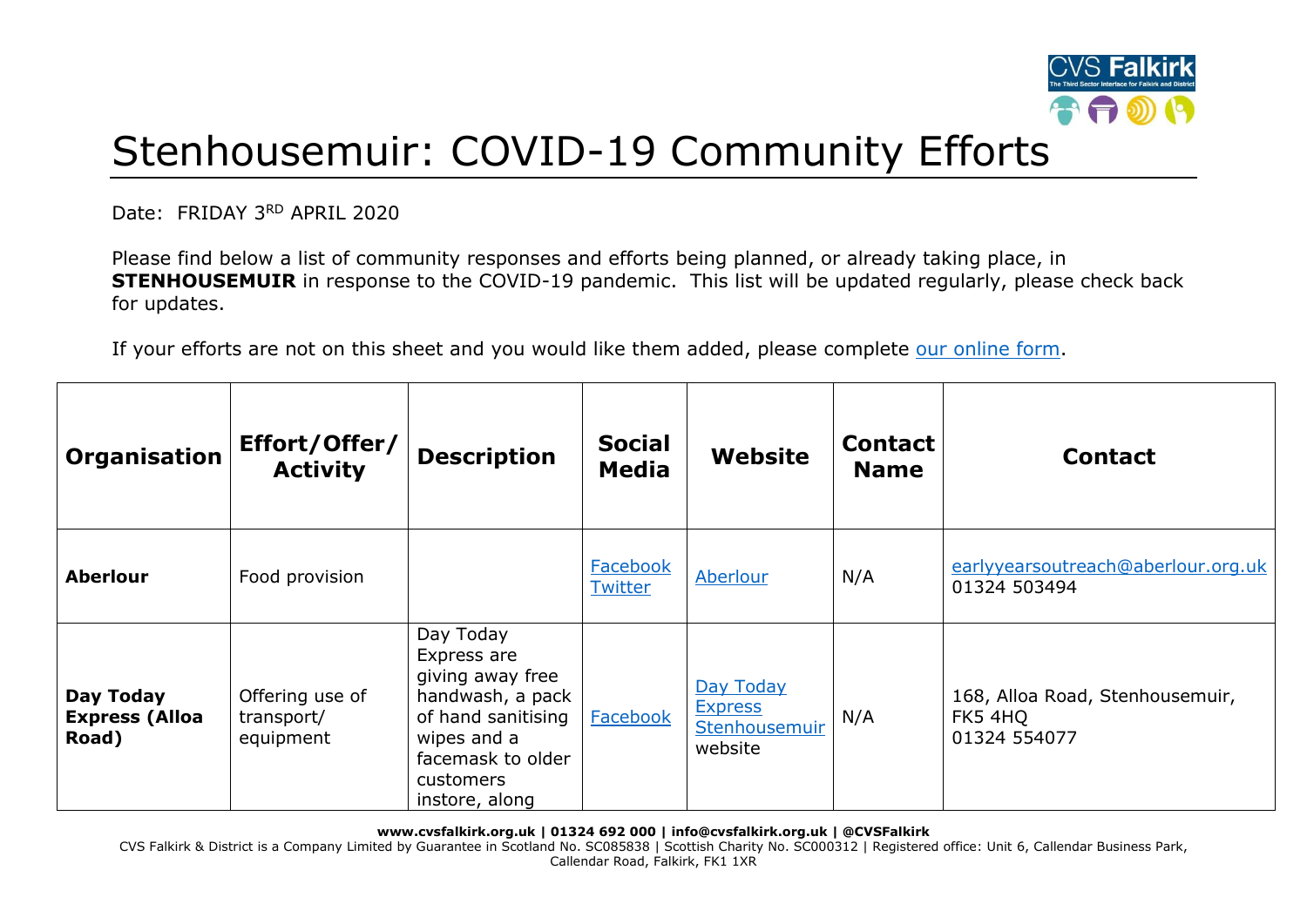

|                                                                            |                            | with free portions<br>of pasta. Local<br>families can<br>receive 3 free jars<br>of baby food.<br>Deliveries of hot<br>food and<br>groceries are also<br>available to older<br>customers.<br>Customers who<br>are unable to get<br>into the store can<br>call 01324 |                 |     |                                |                                                                      |
|----------------------------------------------------------------------------|----------------------------|--------------------------------------------------------------------------------------------------------------------------------------------------------------------------------------------------------------------------------------------------------------------|-----------------|-----|--------------------------------|----------------------------------------------------------------------|
|                                                                            |                            | 554077 to<br>arrange a free<br>delivery.                                                                                                                                                                                                                           |                 |     |                                |                                                                      |
| <b>Keeping Larbert</b><br>&<br>Stenhousemuir<br><b>Beautiful</b><br>(KLSB) | Food parcels<br>Volunteers | Have access to a<br>network of<br>volunteers, and<br>are delivering<br>food and toiletries<br>to those people<br>referred to them.<br>Looking to work<br>in partnership<br>with other groups<br>and strategic<br>partners. Food<br>pantry is                       | <b>Facebook</b> | N/A | John and<br>Sheona<br>McMorran | klsb.community@gmail.com<br>John: 07411400566<br>Sheona: 07411330129 |

CVS Falkirk & District is a Company Limited by Guarantee in Scotland No. SC085838 | Scottish Charity No. SC000312 | Registered office: Unit 6, Callendar Business Park, Callendar Road, Falkirk, FK1 1XR